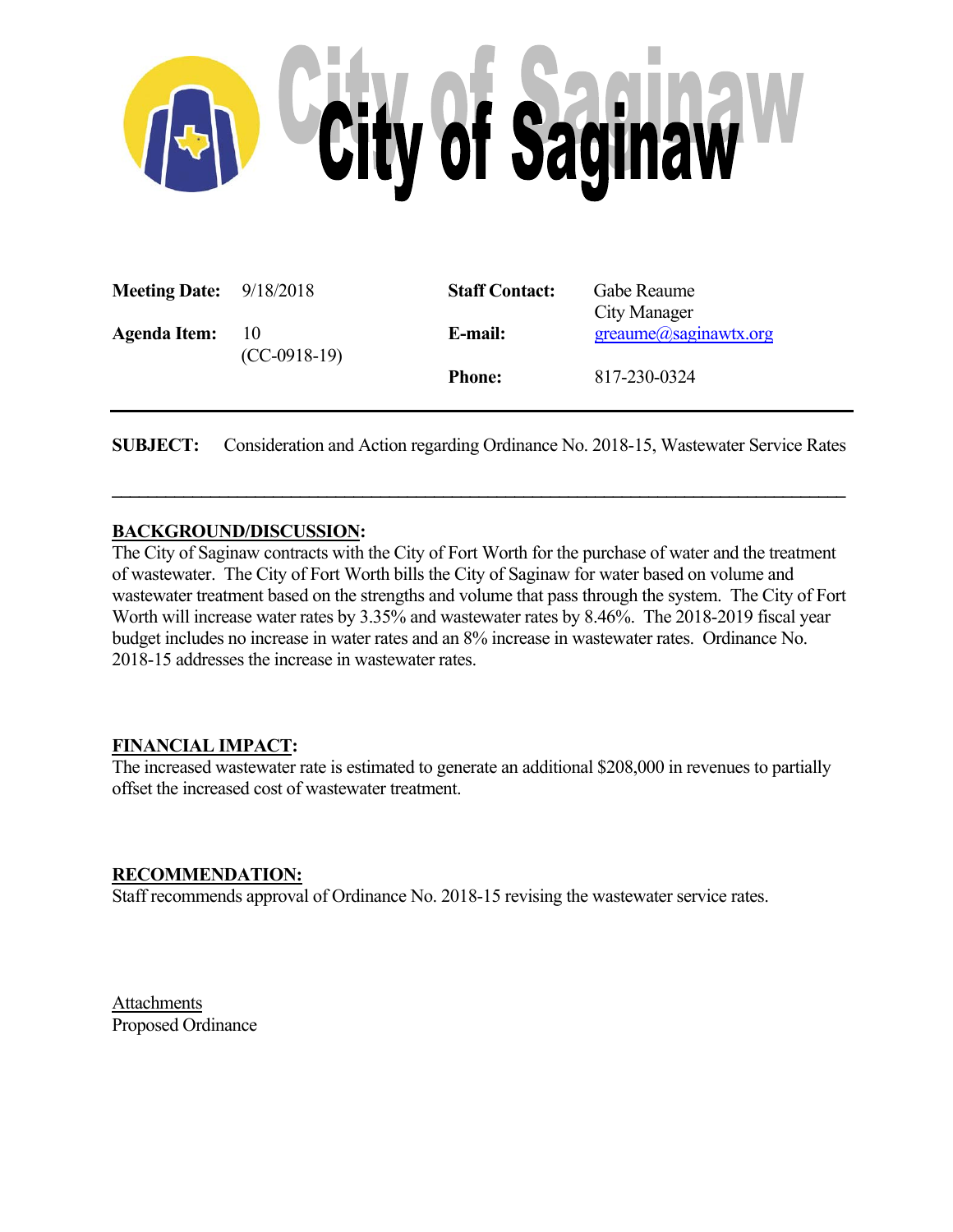## **CITY OF SAGINAW ORDINANCE NO. 2018-15**

**AN ORDINANCE OF THE CITY OF SAGINAW, TEXAS AMENDING CHAPTER 98 OF THE SAGINAW CITY CODE BY REVISING WASTEWATER SERVICE RATES; REVISING THE METHOD FOR COMPUTATION OF CHARGES FOR COMMERCIAL/INDUSTRIAL MONITORED CUSTOMERS; PROVIDING A SEVERABILITY CLAUSE; PROVIDING A CUMULATIVE CLAUSE; AND PROVIDING AN EFFECTIVE DATE.**

**WHEREAS**, the City of Saginaw is a home rule city acting under its charter adopted by the electorate pursuant to Article XI, Section 5, of the Texas Constitution and Chapter 9 of the Local Government Code; and

**WHEREAS**, the City has established reasonable rates for the provision of wastewater service; and

**WHEREAS**, due to changes in the cost of providing such services, the City Council has determined that the rates for wastewater service must be increased; and

**WHEREAS**, the City Council has determined that the rates set forth herein are reasonable.

**NOW THEREFORE, BE IT ORDAINED BY THE CITY COUNCIL OF THE CITY OF SAGINAW, TEXAS**:

## **SECTION 1.**

That Section 98-262 of the Saginaw City Code is hereby amended to read as follows:

### **Section 98-262. Wastewater Service Rates**

There are hereby fixed and established the following w a stewater service rates for service from the municipal systems for each category of customer as follows:

#### WASTEWATER SERVICE RATES

| <b>Residential Category</b> | \$17.36 Basic Monthly Charge                                                                                       |  |  |
|-----------------------------|--------------------------------------------------------------------------------------------------------------------|--|--|
|                             | \$ 2.73 per 1,000 gallons for each 1,000 gallons in excess<br>of $2,000$ gallons up to $20,000$ gallons max volume |  |  |
| Multi-Family Category       | \$17.36 Basic Monthly Charge per Dwelling Unit                                                                     |  |  |
|                             | $$4.74$ per 1,000 gallons for each 1,000 gallons in excess<br>of 2,000 gallons per dwelling unit, no max volume    |  |  |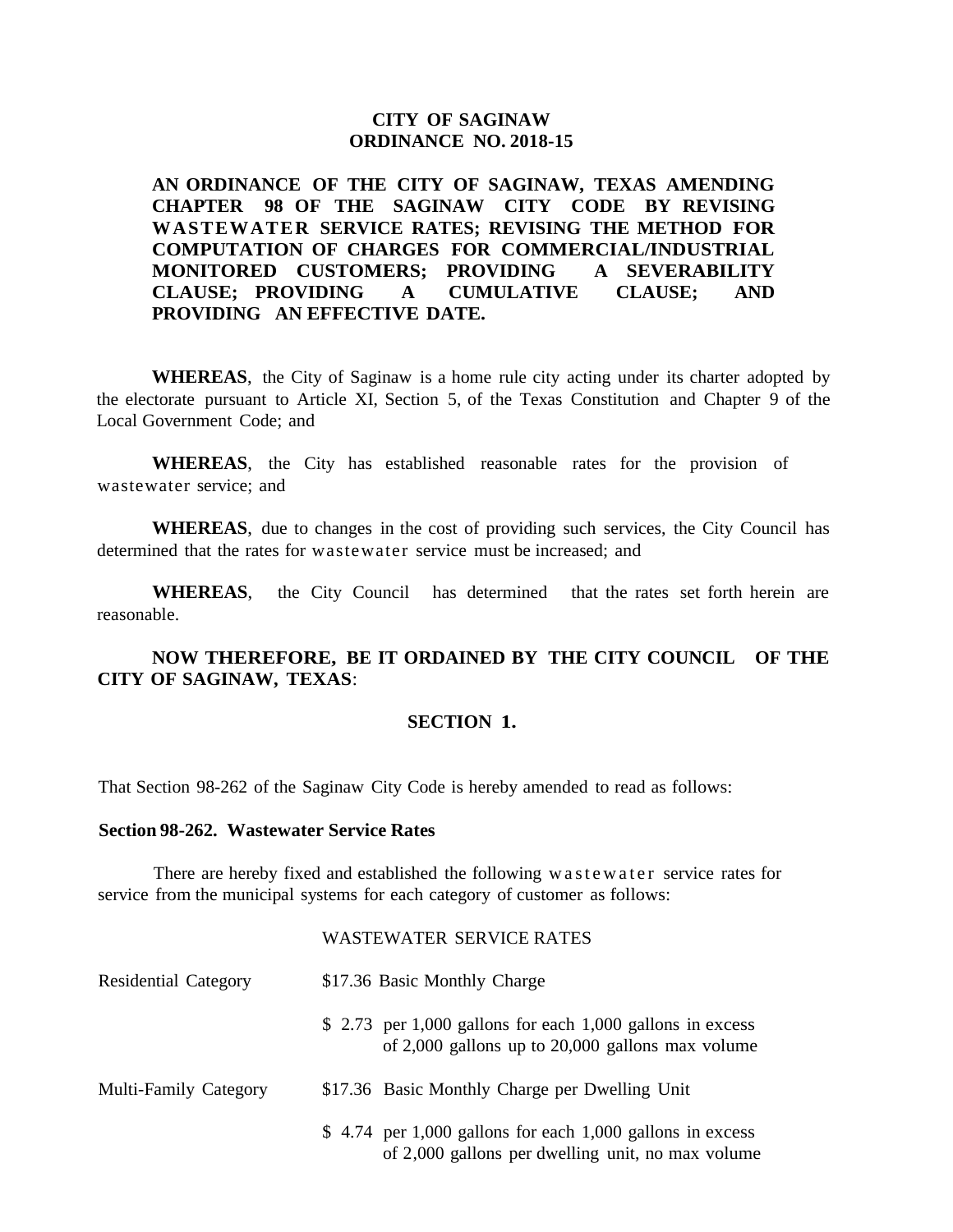| Commercial/Industrial<br>Non-Monitored Category    | \$19.06 Basic Monthly Charge                                                                  |  |  |
|----------------------------------------------------|-----------------------------------------------------------------------------------------------|--|--|
|                                                    | $$4.74$ per 1,000 gallons for each 1,000 gallons in excess<br>of 2,000 gallons, no max volume |  |  |
| Commercial/Industrial<br><b>Monitored Category</b> | $$4.74$ per 1,000 gallons for each 1,000 gallons in excess<br>of 2,000 gallons, no max volume |  |  |
|                                                    | See attached formula in ordinance.                                                            |  |  |

#### **SECTION 2 .**

That Section 98-265 of the Saginaw City Code is hereby amended to read as follows:

#### **Sec. 98-265. Computation of charges for commercial/industrial monitored customers.**

For all commercial/industrial w as tew atter customers who are in the monitored category, monthly charges shall be computed in accordance with the following formulas and values in "Table A":

- (1) Volume charge equals monthly volume in gallons/1000 times \$4.74.
- (2) BOD strength charge will be calculated in accordance with "Table A" (City of Fort Worth rate plus ten percent).
- (3) TSS strength charge will be calculated in accordance with "Table A" (City of Fort Worth rate plus ten percent).
- (4) Administrative charge equals \$75.00 per month.
- (5) The city shall perform sample collection and analysis for monitored category customers. Samples will be collected on five consecutive days, three times per year for each monitored category customer. Sample collection and analysis charges shall be charged to all monitored category customers equal to those incurred by the city for such testing.
- (6) Both current city of Fort Worth BOD and TSS test values and charges may be amended and adjusted as necessary by administrative action of the city without city council approval upon receipt of such from the City of Fort Worth under the terms of the contract applicable to the same.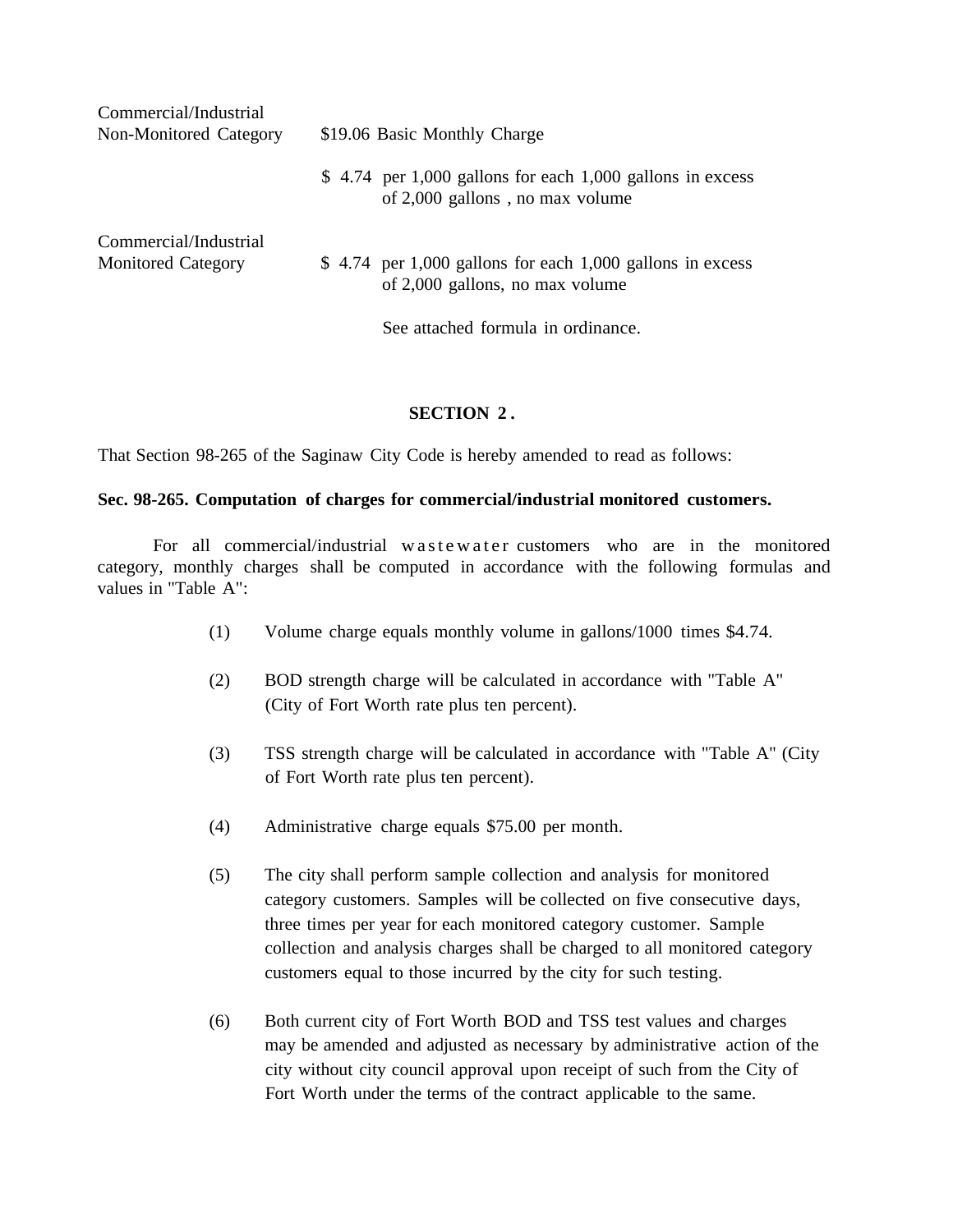# "TABLE A"

# CITY OF SAGINAW STATEMENT CALCULATION OF WASTEWATER CHARGES

This is the TOTAL CHARGE for Sanitary Sewer service, and is due by the 15th of each month.

| Date: ________________________                 |                                                                                                                                                                                                                                                                                                                                                     |
|------------------------------------------------|-----------------------------------------------------------------------------------------------------------------------------------------------------------------------------------------------------------------------------------------------------------------------------------------------------------------------------------------------------|
|                                                |                                                                                                                                                                                                                                                                                                                                                     |
| Date samples collected from                    |                                                                                                                                                                                                                                                                                                                                                     |
| 1. BOD Charge= volume A<br>1,000,000           |                                                                                                                                                                                                                                                                                                                                                     |
| 2. A x BOD Average = $B$                       |                                                                                                                                                                                                                                                                                                                                                     |
| 3. B x $8.34 = C$ (lbs)                        |                                                                                                                                                                                                                                                                                                                                                     |
| 4. C x (Fort Worth rate $x 1.1$ ) = D          | $\begin{picture}(20,10) \put(0,0){\line(1,0){10}} \put(15,0){\line(1,0){10}} \put(15,0){\line(1,0){10}} \put(15,0){\line(1,0){10}} \put(15,0){\line(1,0){10}} \put(15,0){\line(1,0){10}} \put(15,0){\line(1,0){10}} \put(15,0){\line(1,0){10}} \put(15,0){\line(1,0){10}} \put(15,0){\line(1,0){10}} \put(15,0){\line(1,0){10}} \put(15,0){\line(1$ |
| 5. TSS charge= $volume = A$                    |                                                                                                                                                                                                                                                                                                                                                     |
| 6. A x TSS Average = $B$                       |                                                                                                                                                                                                                                                                                                                                                     |
| 7. B x $8.34 = C$ (lbs)                        |                                                                                                                                                                                                                                                                                                                                                     |
| 8. C x (Fort Worth rate $x \in (1,1) = D$      | $\mathfrak{S}$                                                                                                                                                                                                                                                                                                                                      |
| 9. Sample Collection and analysis charge       | $\hat{\mathbf{S}}$                                                                                                                                                                                                                                                                                                                                  |
| 10. Pretreatment program administrative charge |                                                                                                                                                                                                                                                                                                                                                     |
| 11. Volume Charge = $$4.74/1,000$ gallons      | $\begin{array}{c c c c c} \hline \textbf{S} & \textbf{S} & \textbf{S} & \textbf{S} & \textbf{S} \\ \hline \end{array}$                                                                                                                                                                                                                              |
| 12. Total Charge                               | \$                                                                                                                                                                                                                                                                                                                                                  |